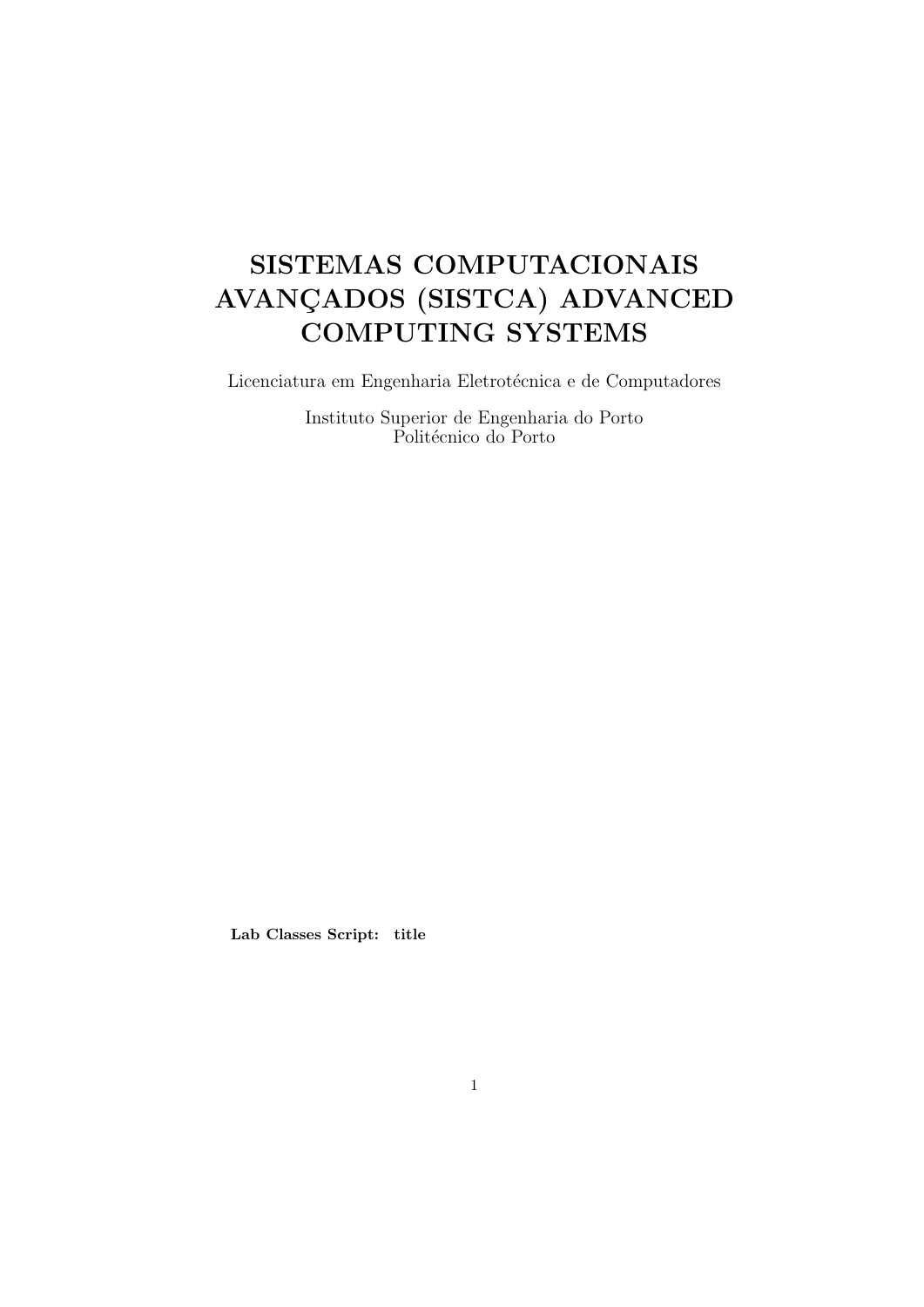## Version control

| <b>Version</b> | Date is-      | Authors                                                                                                                     | Update information                |
|----------------|---------------|-----------------------------------------------------------------------------------------------------------------------------|-----------------------------------|
| number         | sued          |                                                                                                                             |                                   |
| V1.0           | month<br>2021 | Name surname (number)<br>name surname (number)<br>name surname (number)<br>name surname (number)<br>supervision: prof. name | Original version of the<br>script |
|                |               |                                                                                                                             |                                   |
|                |               |                                                                                                                             |                                   |
|                |               |                                                                                                                             |                                   |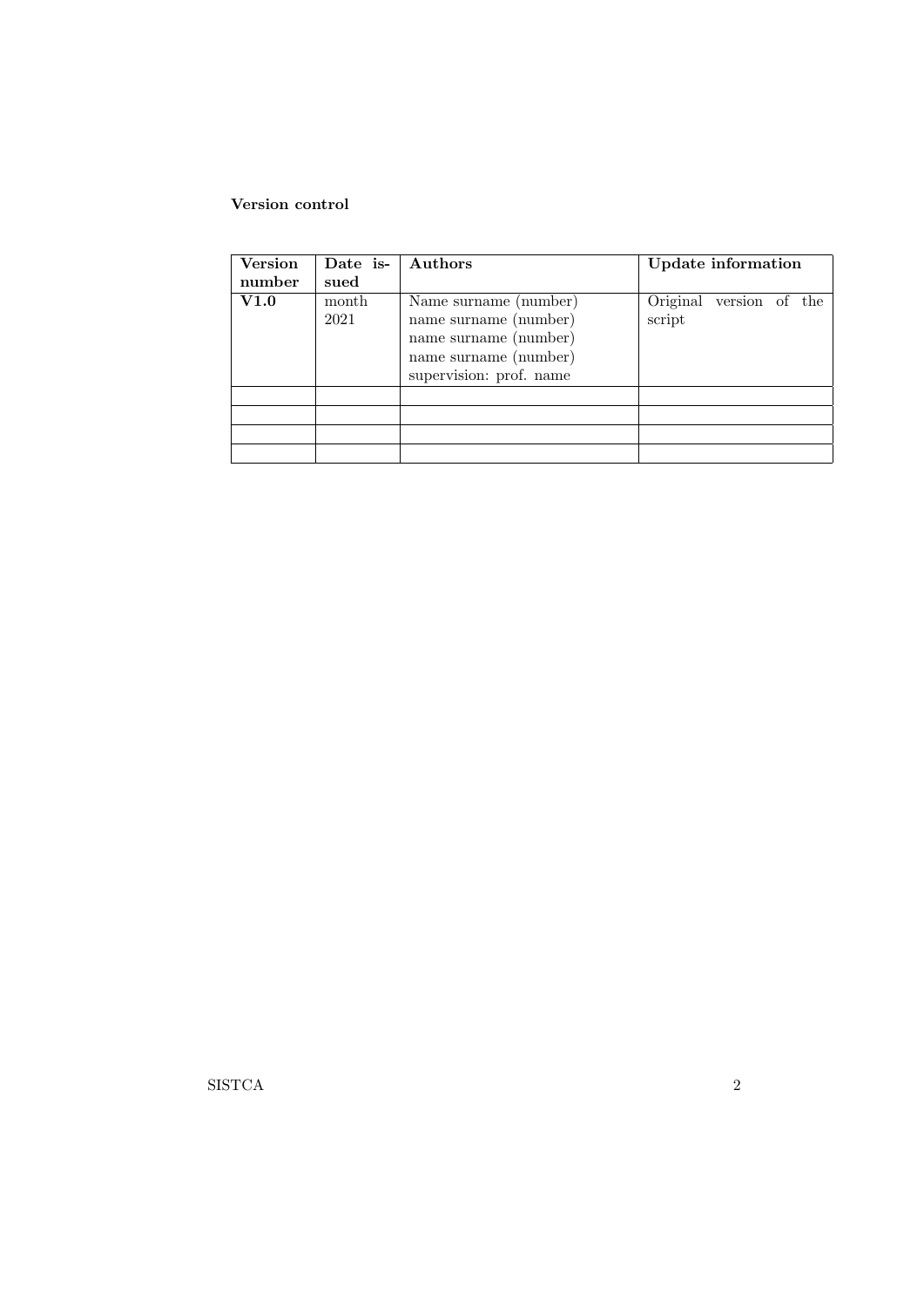# Contents

| $\mathbf{1}$ | Introduction                                                                            | 4                       |
|--------------|-----------------------------------------------------------------------------------------|-------------------------|
|              | 1.1                                                                                     | $\overline{4}$          |
|              | Motivation for this topic/lab script $\ldots \ldots \ldots \ldots \ldots \ldots$<br>1.2 | $\overline{4}$          |
|              | 1.3                                                                                     | $\overline{4}$          |
|              | Structure (of this lab script $\dots \dots \dots \dots \dots \dots \dots$<br>1.4        | $\overline{4}$          |
| $\mathbf{2}$ | Theoretical (Scientific/technological background                                        | $\overline{\mathbf{4}}$ |
|              | Main theoretical concepts/terminology $\dots \dots \dots \dots \dots$<br>2.1            | $\overline{4}$          |
|              | 2.2                                                                                     | $\overline{4}$          |
| 3            | Outlook of the technology                                                               | $\overline{\mathbf{4}}$ |
|              | 3.1                                                                                     | $\bf 5$                 |
|              | 3.2                                                                                     | 5                       |
|              |                                                                                         |                         |
| 4            | Tutorial/Functionality                                                                  | 5                       |
| 5            | <b>Exercises</b>                                                                        | 5                       |
|              | 5.1                                                                                     | $\bf 5$                 |
|              | 5.1.1                                                                                   | $\bf 5$                 |
|              | 5.2                                                                                     | $\bf 5$                 |
|              | 5.2.1                                                                                   | 5                       |
| 6            | Challenge                                                                               | 5                       |
| 7            | <b>References</b>                                                                       | 5                       |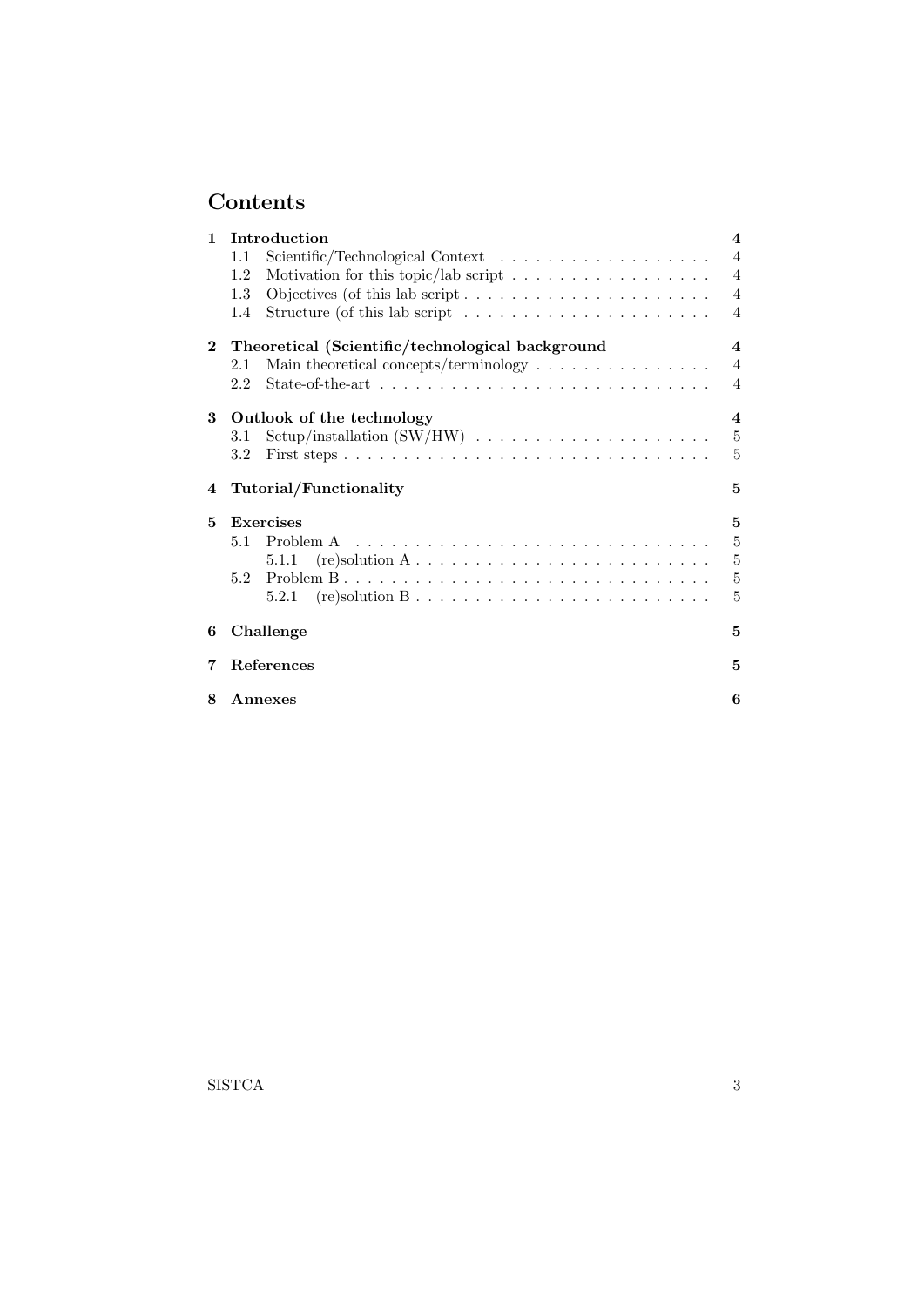# 1 Introduction

# 1.1 Scientific/Technological Context

(introduce the reader with the scientific and technological context, e.g. computeraided 3D design/printing, computer vision/image processing, artificial intelligence/machine learning)

## 1.2 Motivation for this topic/lab script

(why the topic/technology is relevant in general terms and specifically in SISTCA/LEEC)

# 1.3 Objectives (of this lab script

(clearly identify the objectives of the lab script, i.e. summarizing what the student is supposed to learn (theoretical concepts, technology/platform), to do (hands-on, milestones), outlining the example/case-study and the challenge.

## 1.4 Structure (of this lab script

(summarize how the lab script is structured, in terms of sections: e.g. "The remainder of this document is organized as follows. . . "

# 2 Theoretical (Scientific/technological background

(this section will dig into the theoretical aspects underlying the technology addressed in the lab script; most bibliography should be referenced in this section)

### 2.1 Main theoretical concepts/terminology

(introduce the main theoretical concepts and the most relevant terminology, that will serve as a baseline for the rest of the document)

#### 2.2 State-of-the-art

(short analysis of "state-of-the-art" technology related to the one addressd in this lab script, including a constructive comparison, identifying pros/cons; probably worth mentioning if the technology (software/hardware) is freely available, open-source, small/large community of users,. . . )

# 3 Outlook of the technology

(provide a snapshot of the main characteristics/functionality of the technology described in this lab script)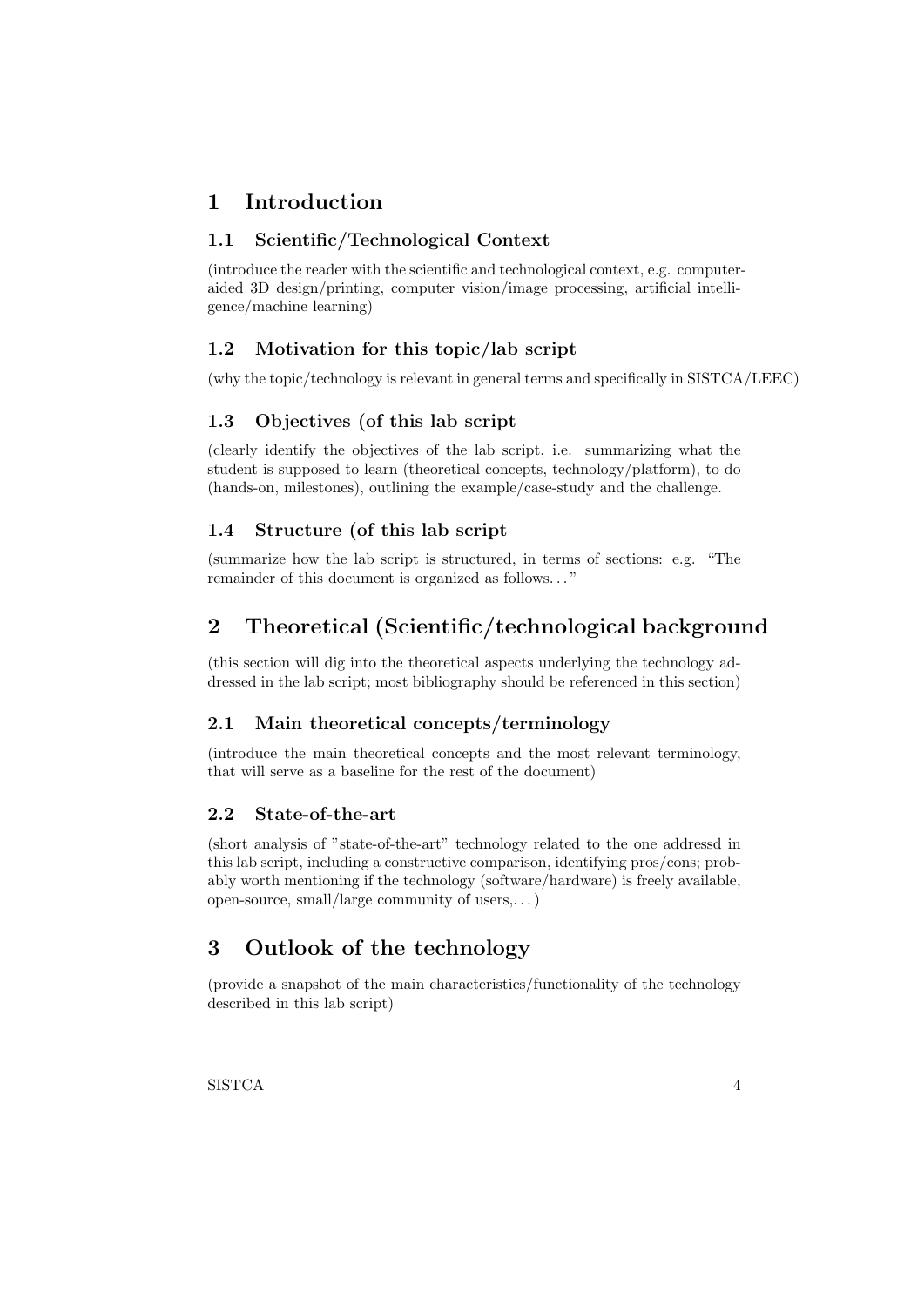## 3.1 Setup/installation (SW/HW)

(describe the way to start using the technology, namely the setpup/installation SW/HW requirements, operating systems, development platforms,. . . )

#### 3.2 First steps

(probably you can fit here something like the basic steps for a outputting a "hello world" message (broadly speaking))

# 4 Tutorial/Functionality

(this section is the core of the lab script, where all the "action" will happen; the student should be guided through a step-by-step execution, with supporting help/explanation of each functionality, towards a final objective, such as building a 3D model of a boat or producing a prototype hardware board)

# 5 Exercises

(this section may include one or more illustrative exercises, providing the corresponding resolution)

5.1 Problem A

5.1.1 (re)solution A

5.2 Problem B

5.2.1 (re)solution B

# 6 Challenge

(this section challenges students to do something different, to solve a specific problem, using the core technology/tool of this lab script; some hints may be provided, but not the (re)solution, which may be unveiled afterwards (e.g. one week later) or upon explicit solicitation from students that unsuccessfully attempted to solve the problem)

# 7 References

(here you should list all the bibliography that has been used as a base for writing this document and that have been effectively referenced in the text; the students are motivated to use referencing software such as the one embedded in MS Word, Mendeley, Zotero, Endnote, or any other of your choice; try to favour scientific-tecnological papers that have been published in high-qulity (or